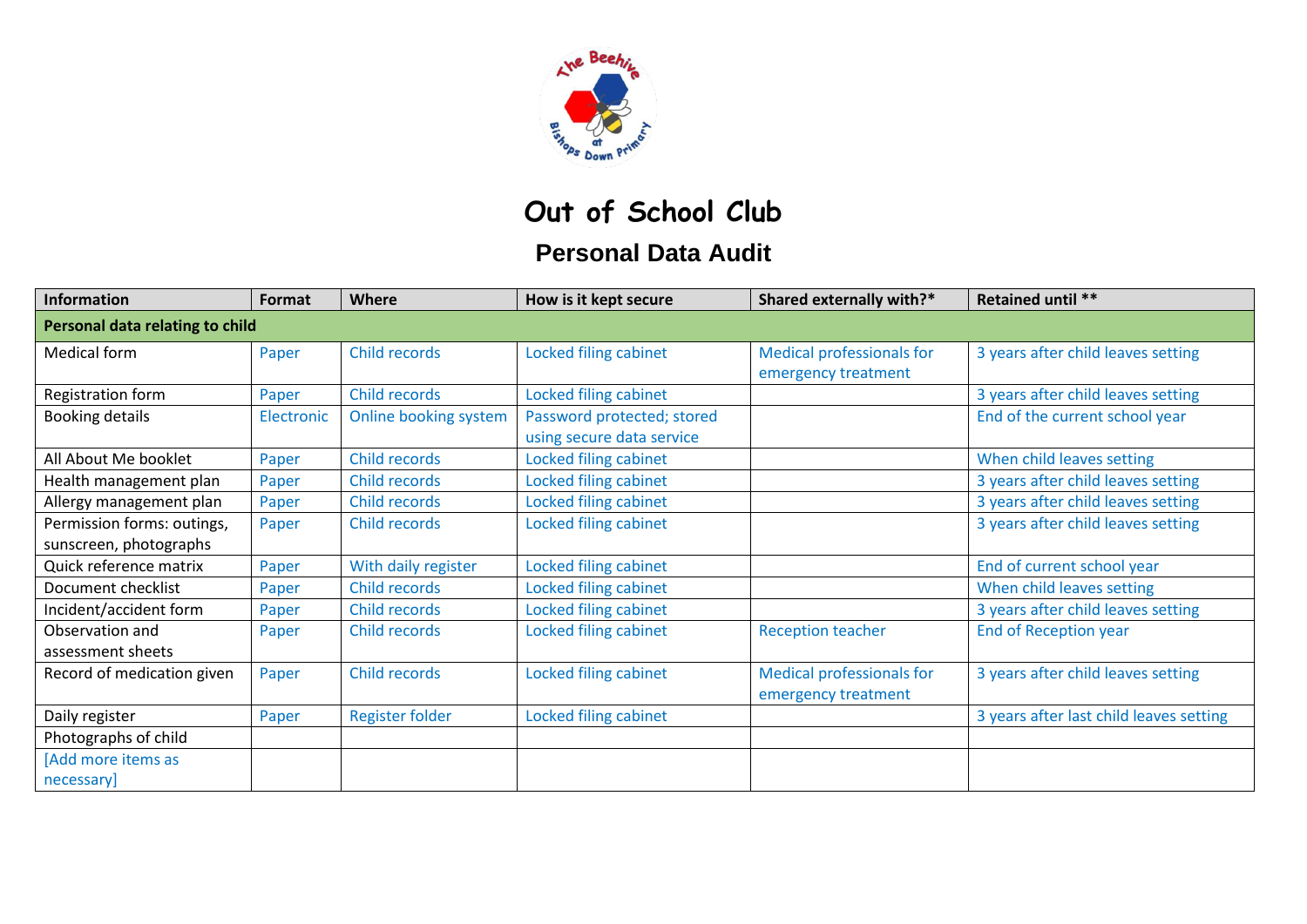| <b>Information</b>                       | Format                                                      | Where                                               | How is it kept secure                                                                 | Shared externally with?* | <b>Retained until **</b>           |
|------------------------------------------|-------------------------------------------------------------|-----------------------------------------------------|---------------------------------------------------------------------------------------|--------------------------|------------------------------------|
| Personal data relating to parent / carer |                                                             |                                                     |                                                                                       |                          |                                    |
| Registration form                        | Paper                                                       | Child records                                       | In locked filing cabinet                                                              |                          | 3 years after child leaves setting |
| Complaints                               | Paper or<br>email                                           | <b>Complaints book</b>                              | Complaints book is stored in<br>locked filing cabinet; email is<br>password protected |                          | 3 years after date of complaint    |
| General correspondence                   | Email,<br>text<br>message<br>or paper                       | Child records; club<br>email account; club<br>phone | Email is password protected;<br>club phone is passcode locked                         |                          | When child leaves the setting      |
| Payment records                          | Electronic                                                  | <b>Excel spreadsheet</b>                            | Computer is password<br>protected                                                     | Accountant               | 6 years                            |
| <b>Emergency contact details</b>         | Paper and<br>contacts<br>list on<br>club<br>mobile<br>phone | Child records; club<br>mobile phone                 | In locked filing cabinet; club<br>phone is passcode-locked                            |                          |                                    |
| Add more items as<br>necessary]          |                                                             |                                                     |                                                                                       |                          |                                    |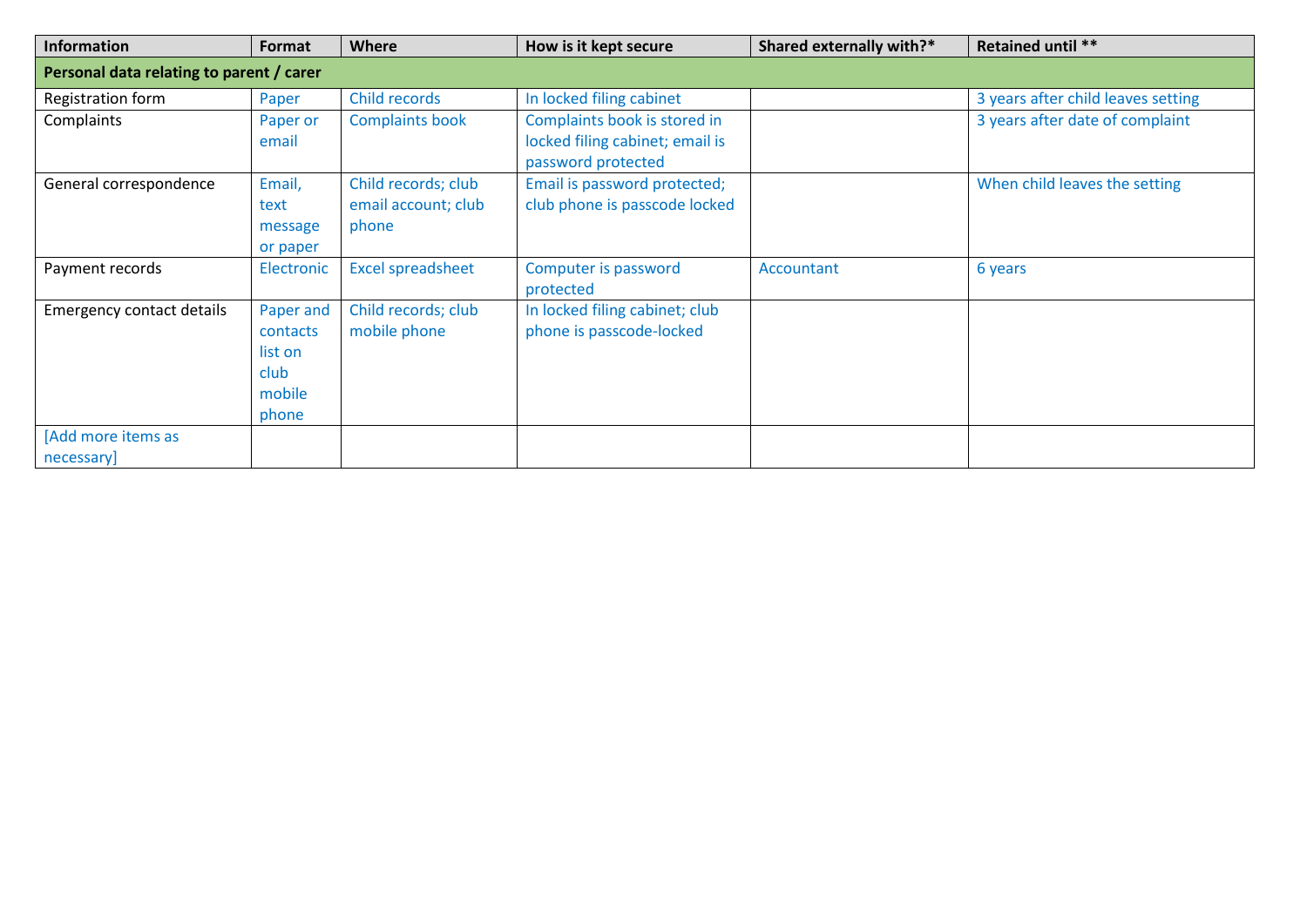| <b>Information</b>                       | Format     | Where                    | How is it kept secure             | Shared externally with?*   | <b>Retained until **</b>                                                                                                                                   |  |
|------------------------------------------|------------|--------------------------|-----------------------------------|----------------------------|------------------------------------------------------------------------------------------------------------------------------------------------------------|--|
| Personal data relating to staff          |            |                          |                                   |                            |                                                                                                                                                            |  |
| Terms and conditions of                  | Paper      | <b>Staff records</b>     | Locked filing cabinet             | <b>External HR service</b> | 6 years from end of employment                                                                                                                             |  |
| employment                               |            |                          |                                   |                            |                                                                                                                                                            |  |
| Medical form                             | Paper      | <b>Staff records</b>     | Locked filing cabinet             |                            | 6 years from end of employment                                                                                                                             |  |
| Central DBS record                       | Paper      | <b>DBS</b> folder        | Locked filing cabinet             |                            | 6 years                                                                                                                                                    |  |
| Payroll records                          | Electronic | Online payroll system    | Access is password protected      | <b>Payroll service</b>     | 6 years                                                                                                                                                    |  |
| Training records                         | Paper      | <b>Staff records</b>     | Locked filing cabinet             |                            | 6 years from end of employment                                                                                                                             |  |
| <b>Qualification certificates</b>        | Paper      | <b>Staff records</b>     | Locked filing cabinet             |                            | 6 years from end of employment                                                                                                                             |  |
| Appraisals                               | Paper      | <b>Staff records</b>     | Locked filing cabinet             |                            | 6 years from end of employment                                                                                                                             |  |
| Application form                         | Paper      | <b>Staff records</b>     | Locked filing cabinet             |                            | 6 years from end of employment;<br>unsuccessful candidates who were<br>interviewed: 3 months; other<br>unsuccessful candidates: disposed of<br>immediately |  |
| Interview record                         | Paper      | <b>Staff records</b>     | Locked filing cabinet             |                            | 6 years from end of employment;<br>unsuccessful candidates: 3 months                                                                                       |  |
| Timesheet                                | Electronic | <b>Excel spreadsheet</b> | Computer is password<br>protected |                            | 6 years from end of employment                                                                                                                             |  |
| References                               | Paper      | <b>Staff records</b>     | Locked filing cabinet             |                            | 6 years from end of employment                                                                                                                             |  |
| Holiday record                           | Paper      | <b>Staff records</b>     | Locked filing cabinet             |                            | 6 years from end of employment                                                                                                                             |  |
| Policy confirmation slip                 | Paper      | <b>Staff records</b>     | Locked filing cabinet             |                            | 6 years from end of employment                                                                                                                             |  |
| Suitability to work<br>confirmation slip | Paper      | <b>Staff records</b>     | Locked filing cabinet             |                            | 6 years from end of employment                                                                                                                             |  |
| Induction checklist                      | Paper      | <b>Staff records</b>     | Locked filing cabinet             |                            | 6 years from end of employment                                                                                                                             |  |
| Grievances, written<br>warnings          | Paper      | <b>Staff records</b>     | Locked filing cabinet             | <b>External HR service</b> | 6 years from end of employment                                                                                                                             |  |
| Any other correspondence                 |            |                          |                                   |                            |                                                                                                                                                            |  |
| [Add other items as                      |            |                          |                                   |                            |                                                                                                                                                            |  |
| necessary]                               |            |                          |                                   |                            |                                                                                                                                                            |  |